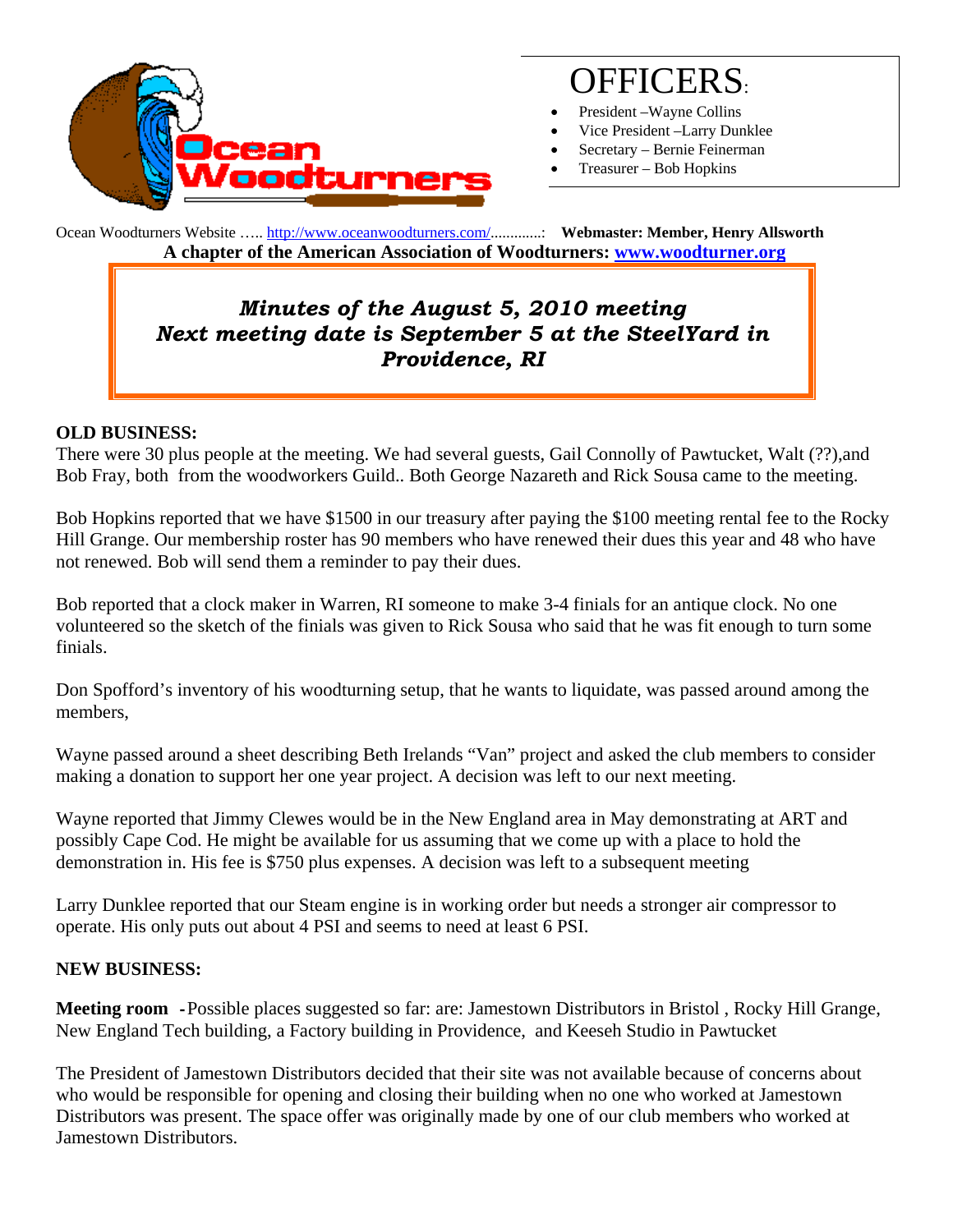We met this month at the Rocky Hill Grange. Larry Dunklee paced off the meeting room and said it was roughly 30' x 50', plus a kitchen, and restrooms. There is ample parking space, some on grass and some on blacktop.. Rental is \$100/month except during the heating season when the rental is \$125/month. There is a 40" wide space where we could supply a locked cabinet to store our library, etc.

Wayne visited the old GE factory building near Elmwood Avenue in Providence suggested by Kevin Kempf. The site has a 1200 square foot space with a working spray booth available. Entry to the building requires the use of a Keyfob in order to provide security. Parking is available for at least 60 cars. The site has a freight elevator, and ample 110/220 volt power. A down side to this site is the buildings requirement of a 6 month minimum lease at a monthly fee of \$600 – 750/month. We could have exclusive use of that space and perhaps share it with another group

Tom Powell met with a director from the New England Technical School to determine if we could use the site on Post Road when school is in session. The talk did not get far since the school was concerned about liability insurance for our use of their site. We, the club, need to understand what our insurance coverage under the AAW covers, and does not cover, before we continue our search for space. It is possible that we might have to have to buy our own insurance policy. Bob Hopkins said he would check with someone in a local Fire Department on insurance requirements. Once we understand our insurance coverage the club can contact N.E. Technical School again.

Jack Daly reported on visiting the Steel Yard at 27 Sims Ave., Providence, RI which is near the Providence Place Mall. The Steelyard wants to pursue woodworking in addition to other craft classes they offer. Check their website www.thesteelyard.org for information about what they offer. The site is secure, has power, space, but is not currently heated from December to March. They would charge us for secure storage space (for tools. Lathe, library, etc.) but initially thought that we might get the space for free. Later telephone calls indicated that there might be a rental fee.

It was decided that the next meeting take place at the Steel Yard in Providence on Thursday September 5. pending a site visit by Wayne and as many other club members who could come. The site visit is tentatively set for Thursday, August 26 at 6 PM.. *Look for an email after that date to lock in where our meeting will be.* The following meeting in October might be held at the Rocky Hill Grange

Keeseh Studio, on Main St. in Pawtucket, RI, will have space in 6/12 months but no information about costs will be available until then.

**AAW "Turning 25 celebration"** Bernie Feinerman spoke about the club taking part in the 2011 AAW Turning 25 exhibition (http://www.woodturner.org/sym/sym2011/Exhibit/) ". One of the many special events there will be an exhibition, *Turning 25 – A Celebration.* Each chapter of the AAW is encouraged and welcome to enter this exhibit. The exhibit goal is to have every AAW chapter represented and for each chapter to enter a lathe-turned work that exemplifies and represents that chapter. The chapter can choose its own process for selecting a piece for the show, whether it is collaborative effort, or a chapter juried selection from members' work. Entries for the show will be submitted online on the AAW website. Ground rules for each piece are: "

One piece per chapter Piece must fit in an 8" cube Weight limit is 3 pounds All pieces must remain with the exhibit for any traveled venues after the symposium

Entry fee is \$40 Entry deadline is February 28, 2011 All entered work must be for sale Sales will be shared 70% with the chapter/or artist and 30% with the AAW

Sold work will be shipped to the buyer at the end of all exhibits, and unsold work will be returned to the chapter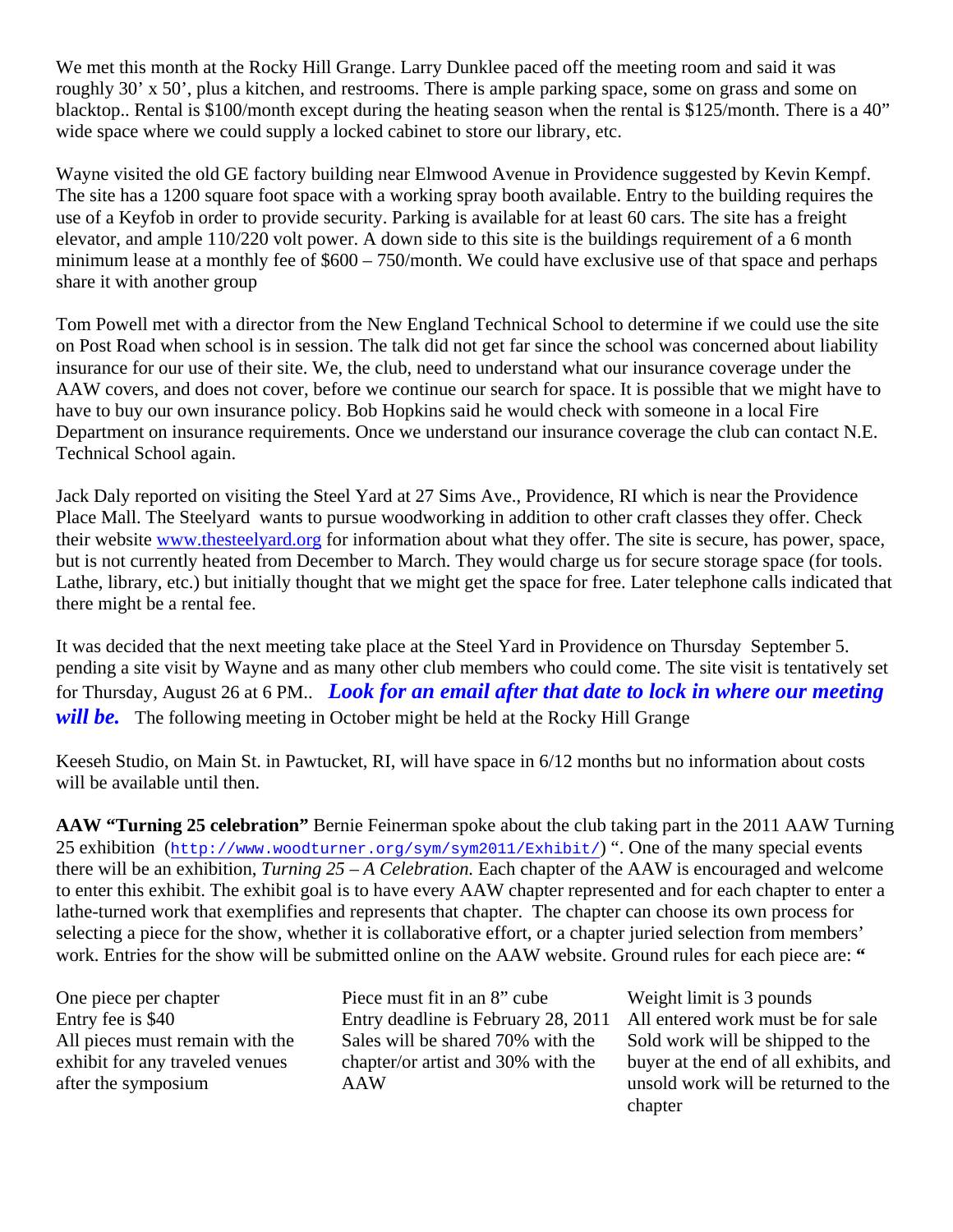# **Show and Tell**

Dick Cady – Norfolk Island Pine bowl and 3 bowls cored from a block of Ambrosia Maple using a Kelton coring system in Bill Smith's shop







Pictures of Donna Parillo's collection of inlaid pens, black ash burl bowl, and a bowl with copper powder filling in cracks, pictures will be supplied later. The bowls were for the Buffing demonstration that did not take place.

Earl Rand – segmented bowl, a bowl from rock Maple - both finished with wipe on Polyurethane





Bill Smith – two bowls